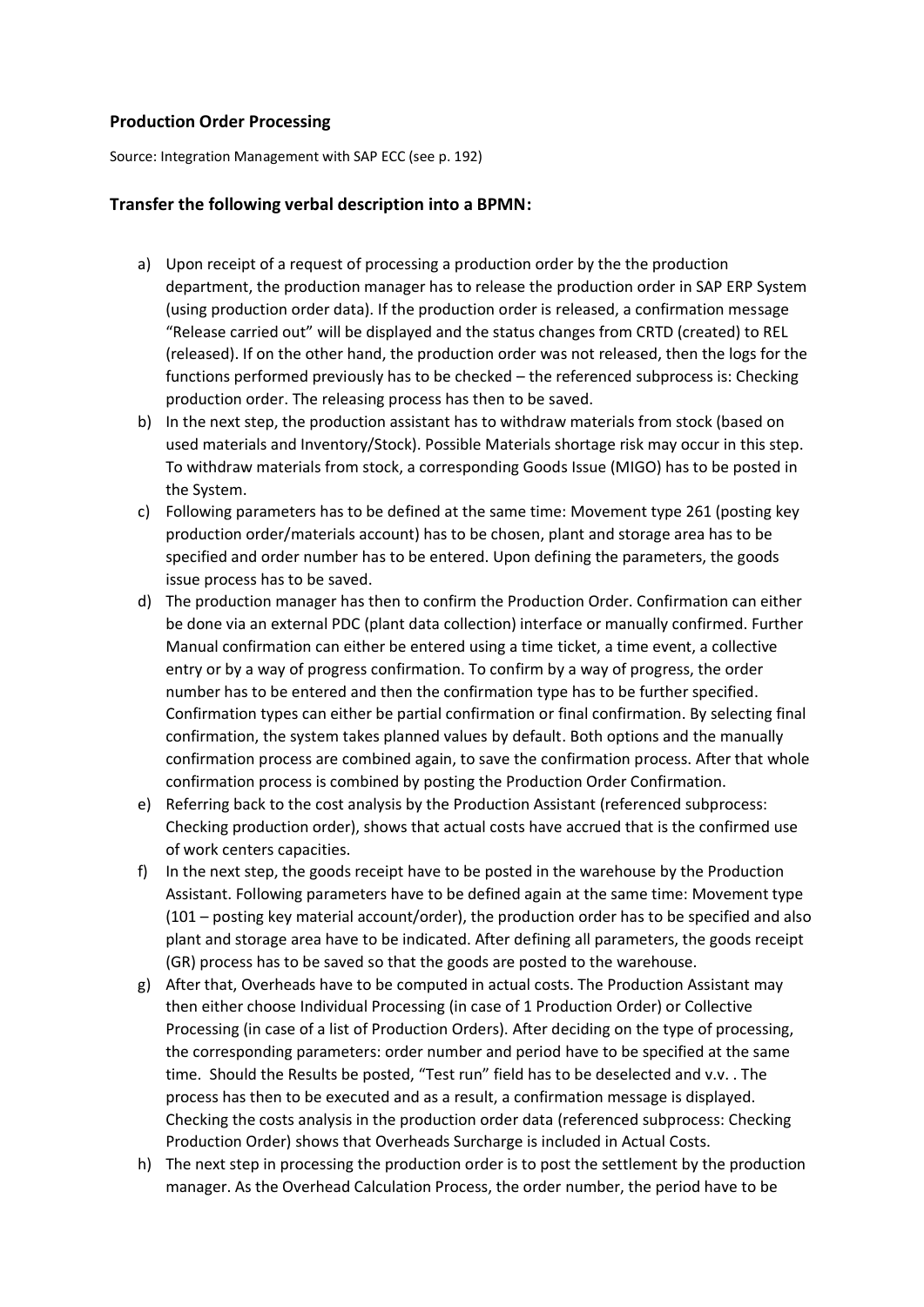defined and the "test run" field has to be deselected again. After defining the parameters, referring back to the cost analysis function in OH Calculation process, shows that all actual costs have been settled.

i) The final step is to check the quantity produced availability (Stock) and whether it is correctly evaluated. Common Outgoing Cross-Reference Risks in this step are: Material Quantity Shortage & Wrong evaluation. This finally concludes the successful processing of the production order.

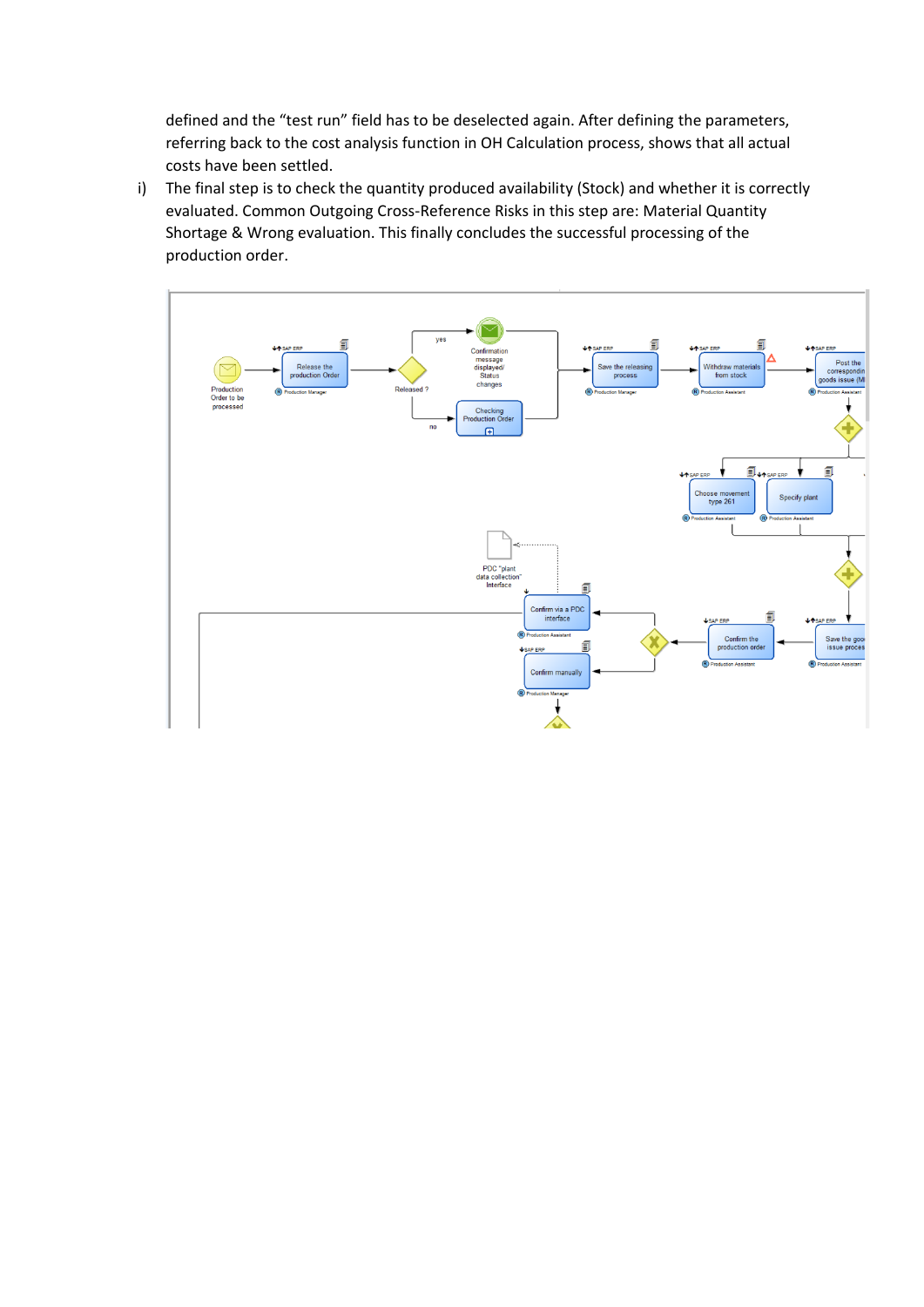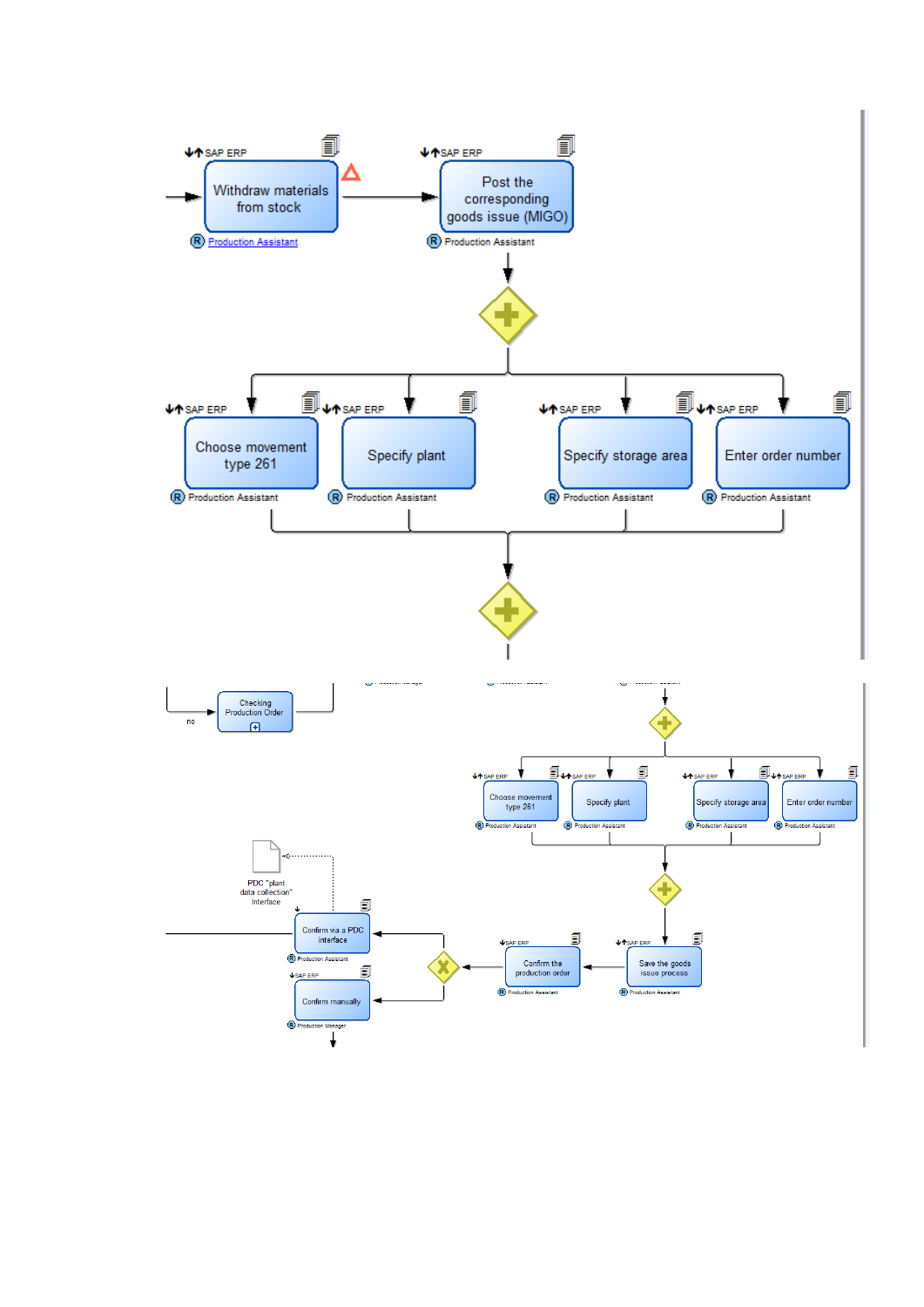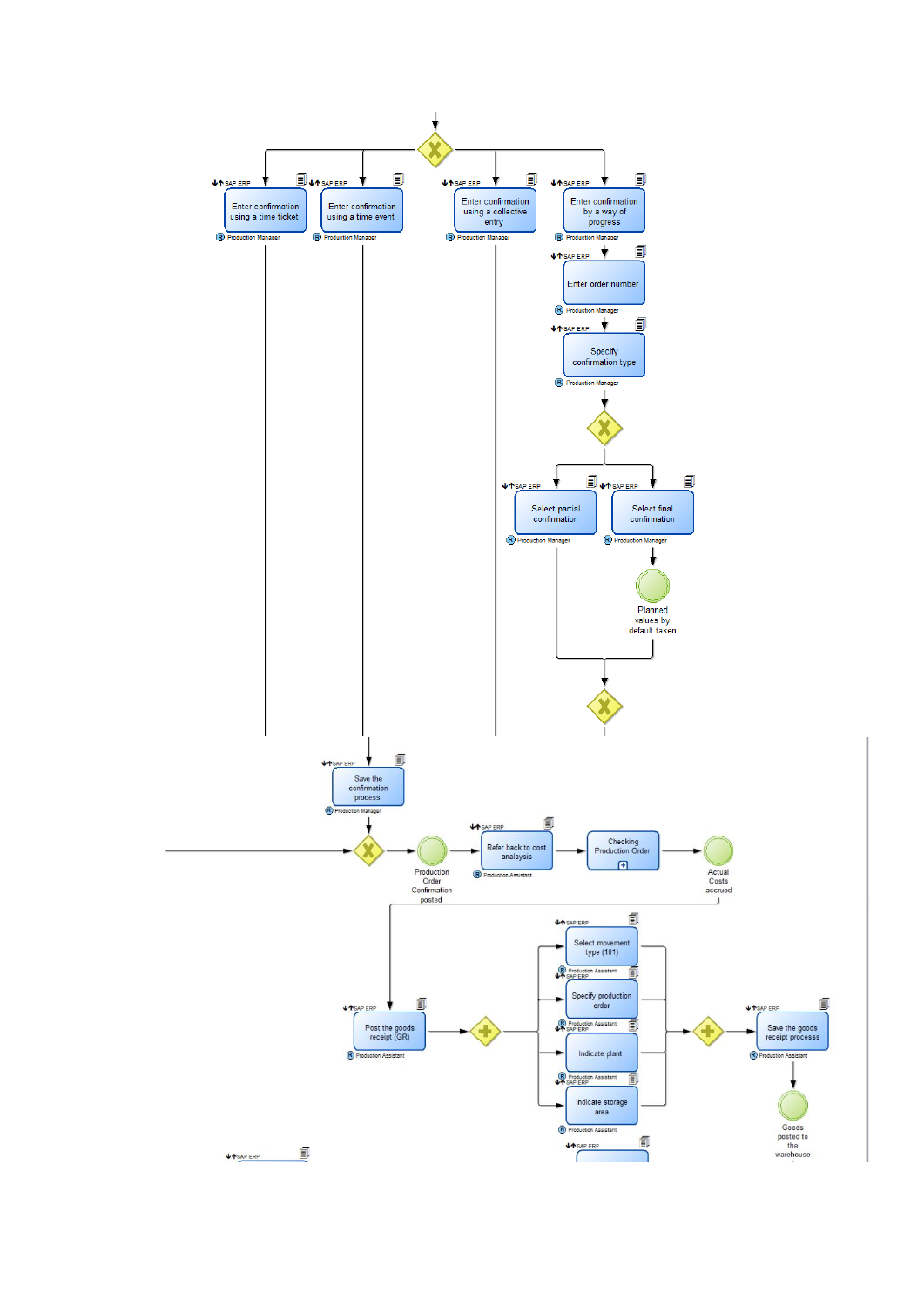